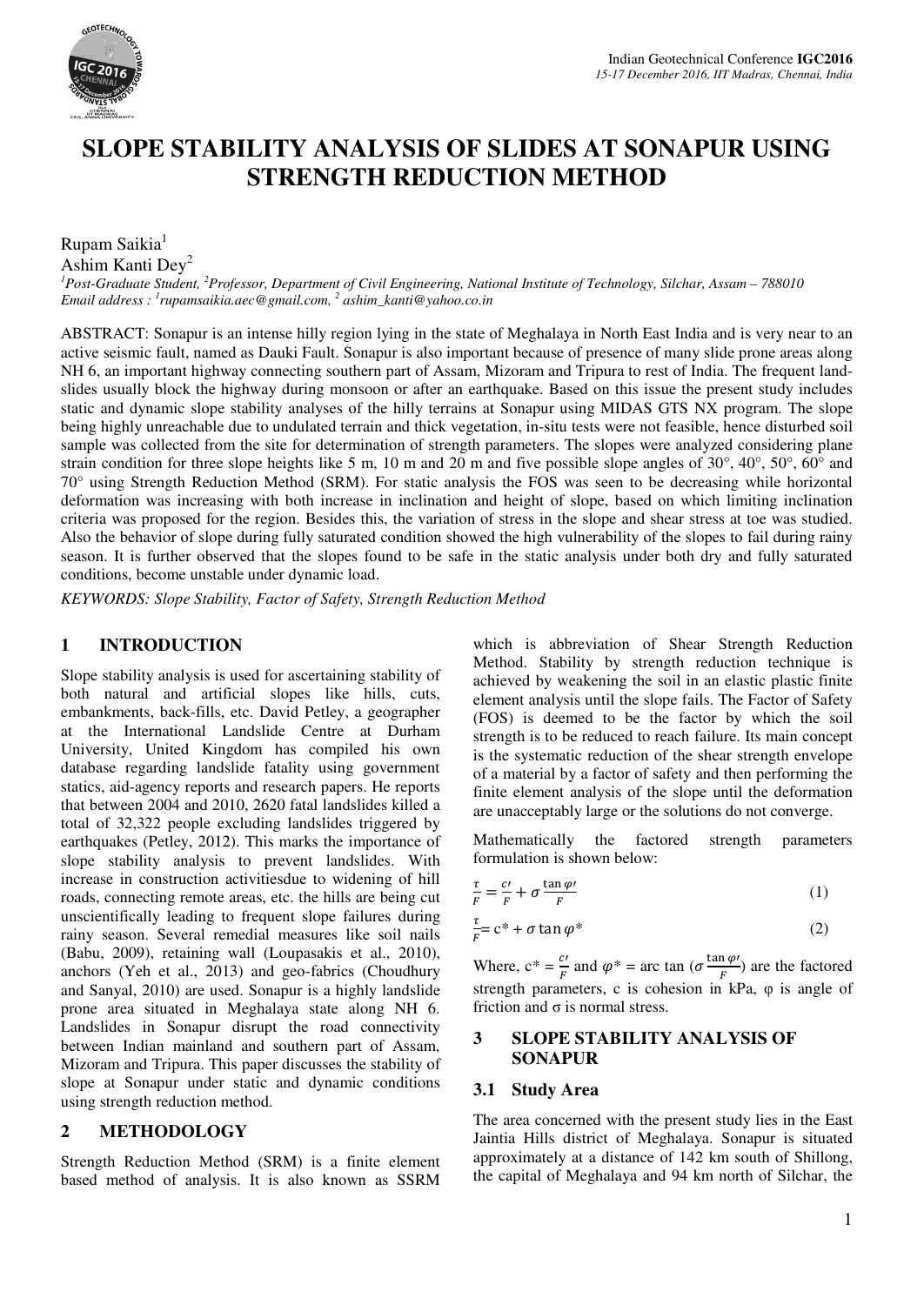District Head Quarter of Cachar, Assam. Sonapur lies along NH 6 which connects the state of Meghalaya to Manipur, Mizoram, Tripura and some parts of Assam. The area is very much prone to landslide activities along a 2 km stretch between 25°06'30.09" N - 92°21'42.05"E and 25°05'35.36" N - 92°21'18.16" E onNH 6. Landslides become very frequent during rainy season leading to road blockage and causality. In 2001 one super deluxe bus skidded in the slush and fell into the Luva river, killing 7 persons.

### **3.2 Numerical Modeling**

Due to undulations and thick forestation, undisturbed samples could not be collected from the site. However, disturbed samples were collected from the site and strength parameters at different relative densities, viz. 50%, 60% and 70% and water contents, viz. 5%, 10% and 15% were determined through direct shear tests for the numerical modeling. It is assumed that the field conditions will fall in this range and thus the analysis will give a fair idea on stability of slope. Following range of soil properties were obtained from the laboratory tests:

Maximum and Minimum Unit Weight:  $\gamma_{\text{max}} = 16.83$ kN/m<sup>3</sup> and  $\gamma_{\text{min}} = 12.81 \text{ kN/m}^3$ 

Maximum and Minimum Cohesion:  $c_{\text{max}} = 22.3 \text{ kPa}$  and  $c_{\min} = 17.9 \text{ kPa}$ 

Maximum and Minimum Angle of Friction:  $\varphi_{\text{max}} = 33^{\circ}$ and  $\varphi_{\text{min}} = 23.2^{\circ}$ 

Present analysis is carried out with the following range of parameters:

Cohesion:  $c1 = 18$  kPa;  $c2 = 20$  kPa;  $c3 = 22$  kPa

Angle of friction:  $\varphi$ 1 = 22°;  $\varphi$ 2 = 29°;  $\varphi$ 3 = 33°

Unit weights  $17 \text{ kN/m}^3$ ,  $15 \text{ kN/m}^3$  and  $13 \text{ kN/m}^3$ 

The height of slope was taken as 5m, 19m and 20m based on the failure reports submitted by BRO (Border Roads Organization).

For the present study a plane strain condition was considered. Higher order elements were considered during meshing in order to increase the efficiency of FEM analysis. MIDAS GTS NX which is a Finite Element based platform where we can perform slope stability analysis, dynamic analysis besides other types of analysis has been used for this study.

## **3.3 Slope Stability Evaluation Results**

Initially slope stability evaluation of Sonapur was carried out for dry static condition. Firstly, the FOS was seen decreasing with an increase in the angle of inclination of the slope reflecting the vulnerability of such slopes to failure with greater inclinations. Figure 1 shows the variation of FOS against the angle of inclination ranging from  $30^{\circ}$  to  $70^{\circ}$  for soil unit weight 17 kN/m<sup>3</sup>, cohesion 18 kPa and angle of internal friction 23° for different heights

of the slope. Besides, from the figure it is also seen that the FOS is considerably decreased with an increase in the height of the slope from 5 m to 20 m.Table 1 gives the limiting inclination condition as per the dry static analysis considering an additional FOS of 20 %. Thus, for a slope which has already undergone some deformation in the previous monsoon and become steep,chances of failure are quite high even during the dry season.



Fig. 1 Variation of FOS with inclination

Most of the Sonapur hills are very steep and Figure 1 shows that the critical angle of inclination for a 20m high slope is  $50^\circ$ . This analysis confirms vulnerability of Sonapur hills to slide down even during dry season. However, an undisturbed hill is observed to be quite stable even during monsoon period.

Table 1 Limiting inclination criteria for Sonapur for dry season

| Height<br>in m | <b>Limiting Inclination for dry season</b><br>(Considering 20% additional FOS)                                                               |  |  |
|----------------|----------------------------------------------------------------------------------------------------------------------------------------------|--|--|
| 5              | Slopes of all category were found to be safe from<br>steep to mild                                                                           |  |  |
| 10             | Slopes of inclination above $50^{\circ}$ were found to be<br>vulnerable so $50^{\circ}$ is the limiting inclination                          |  |  |
| 20             | Slopes of inclination above $30^{\circ}$ were found to be<br>unsafe even during dry season, so 30° can be set<br>as the limiting inclination |  |  |

Apart from the FOS, SRM of analysis provides detailed information about the deformation behavior of the slope. It has been seen that the deformation increases with an increase in the angle of inclination which shows that the FOS is not the only governing factor for the stability of a slope. From Figure 2 it is seen that the amount of horizontal deformation increases with an increase in angle of inclination of slope and also with an increase in the height of the slope. The deformation was seen to be more prominent as the height of the slope increased. Thus, a slope may have a FOS greater than 1, but may undergo a high deformation greater than the tolerable limit. Figure 3 shows the deformation along x-axis for the particular condition. The region near the toe which is highlighted with dark patch showed the maximum displacement along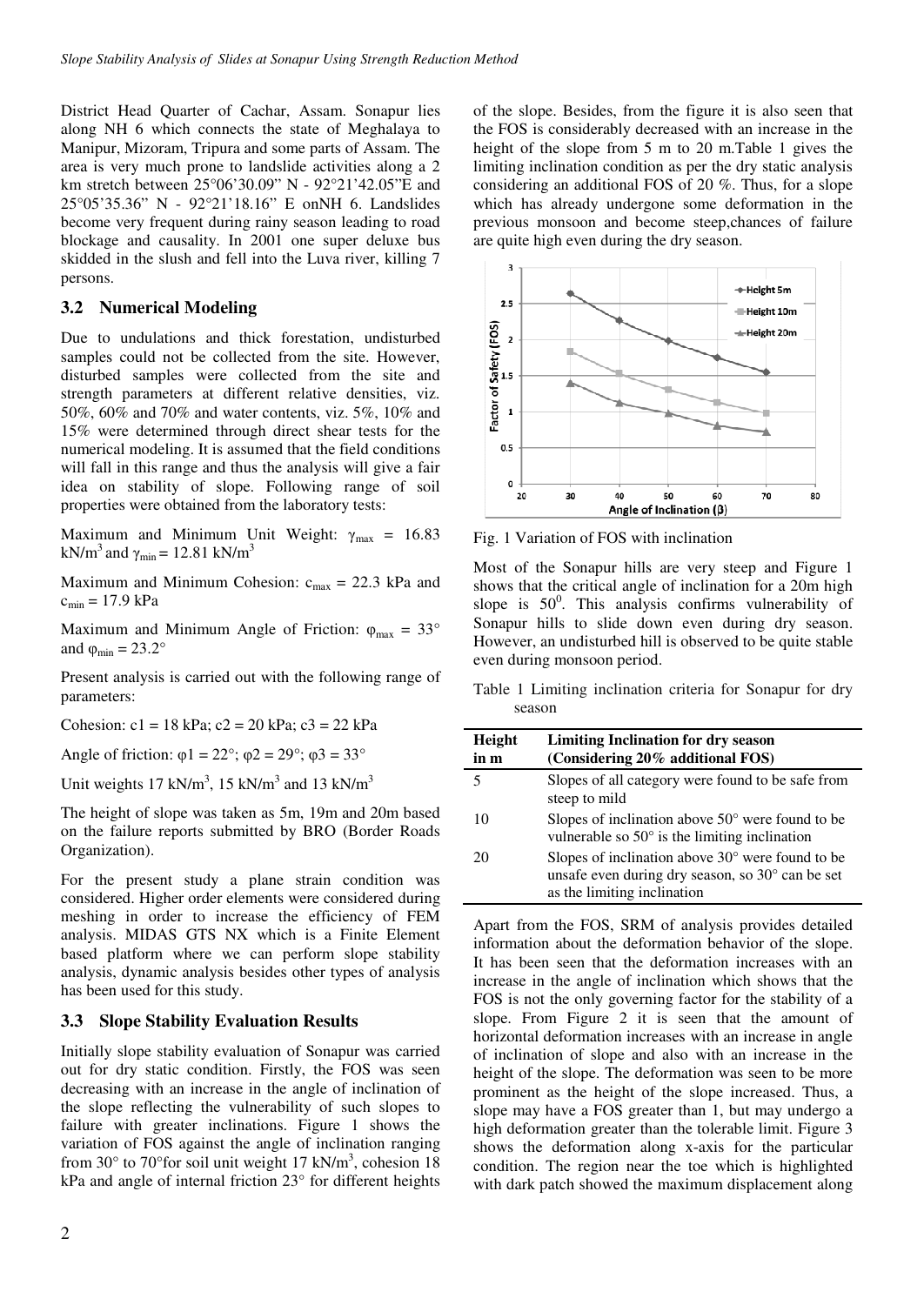x-axis i.e. is the maximum horizontal displacement as 31.85 cm. Figure 4 shows the total displacement of the slope i.e. about 32.18 cm. From these two figures the probable failure surface can be inferred though SRM does not provide a critical slip surface as it does not assume any failure surface unlike LEM. Based on that necessary remediation measures can be taken to protect the slope.



Fig. 2 Variation in horizontal displacement with inclination



Fig. 3 Deformation along x-axis (for minimum FOS under dry static condition)



Fig. 4 Total deformation (for minimum FOS under dry static condition)

Another important advantage of using SRM over Limit Equilibrium Method (LEM) of analysis is that it provides information of how the stress strain varies for a particular slope. Figure 5 shows the variation in normal stress ( $\sigma_{xx}$ ) against angle of inclination for slopes of height 5 m, 10 m and 20 m. In the figure  $\sigma_{xx}$  T5,  $\sigma_{xx}$  T10 and  $\sigma_{xx}$  T20 represent the maximum tensile stress for slope of height 5

m, 10 m and 20 m respectively, while,  $\sigma_{xx}$  C5,  $\sigma_{xx}$  C10 and $\sigma_{xx}$  C20 represent the maximum compressive stress developed at the toe for slope of height 5 m, 10 m and 20 m respectively. It is seen that tensile stress is developed on the upper portion of the slope and increases both with increase in inclination and also with increase in the height of the slope.The nature of stress at the toe is compressive, which also increases with both increase in height and inclination of the slope.Tensile stress developed at the uphill portion can be attributed to the tendency of the downward movement of the soil mass due to the effect of gravity. It is observed that the compressive stress at the toe increases excessively with increase in height of slope and angle of inclination. For example, the compressive stress at the toe for a 10 m high slope with angle of inclination  $70^0$  is 150 kPa whereas the stress for a 20 m high slope is 400 kPa. While Figure 6 shows the increase in shear stress at toe with an increase in inclination of the slope.



Fig. 5 Variation in stress with inclination



Fig. 6 Variation in maximum shear stress at toe

It has been seen that the occurrence of landslides in this region is quite common during rainy season, so after the dry static analysis another static analysis was carried out for the slope under saturated condition so that the maximum vulnerability of the slope can be studied.For a 5 m high slope the FOS under dry condition is reduced under saturated condition, numerically from 1.549 to